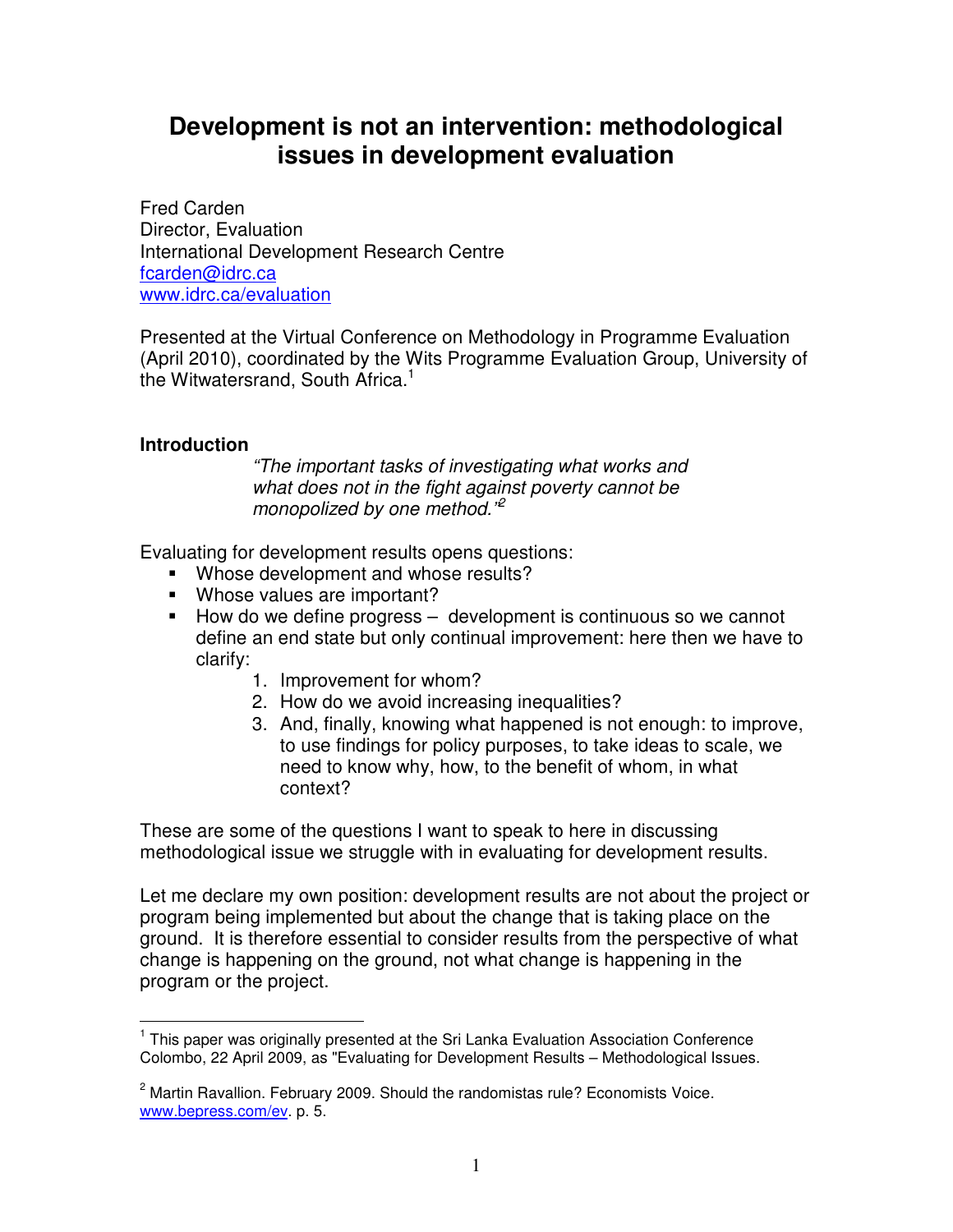### **Methodological plurality**

"The main problem . . . is that they have put their preferred method ahead of the questions that emerge from our knowledge gaps."<sup>3</sup>

I am going to offer a survey of the methodological issues that we confront as we try to improve evaluation and its contribution to development effectiveness. The papers that follow will be more concrete on some of the approaches that make up the range of possibilities in this rich and growing field.

Let me briefly make three points about method that I think are central to understanding what methods to use.

1. **First, form should follow function**. What this means is that the method of choice is never pre-determined but follows from what you are trying to find out, who needs to know and for what purpose they need to know. The above quoted critique is actually of random assignment as a method – but I removed the method identifier because this problem applies equally to any method where the proponent chooses first the method and then applies it to a problem. Many researchers are guilty of this and evaluation results suffer in consequence. For purposes of methodological development it is useful to have experts focused on a single method. For real world problem-solving however, method should be determined in context of the problem to be addressed.

#### **2. Second, values and political positions matter.**

The question then becomes, which or whose values and political stances are legitimately included in development evaluations? Which impacts get assessed $?$ <sup>4</sup>

All social science, including evaluation, is conducted in contested environments where the science must dance with the values and politics of those who use the science. The science must contend with human volition and decision processes with all their uncertainties and indecision. So method cannot protect knowledge claims on its own and we should not allow ourselves to fall into this trap – it only leads to frustration and cynicism. What is most important here is to be clear on whose values and beliefs are included and whose are excluded. I will come back to this later.

 3 Martin Ravallion. Ibid. p. 2-3.

<sup>&</sup>lt;sup>4</sup> Jennifer Greene, "What 'evidence' and what 'methods' can contribute to development effectiveness?" speech to the Perspectives on Impact Evaluation Conference, Cairo, March 2009.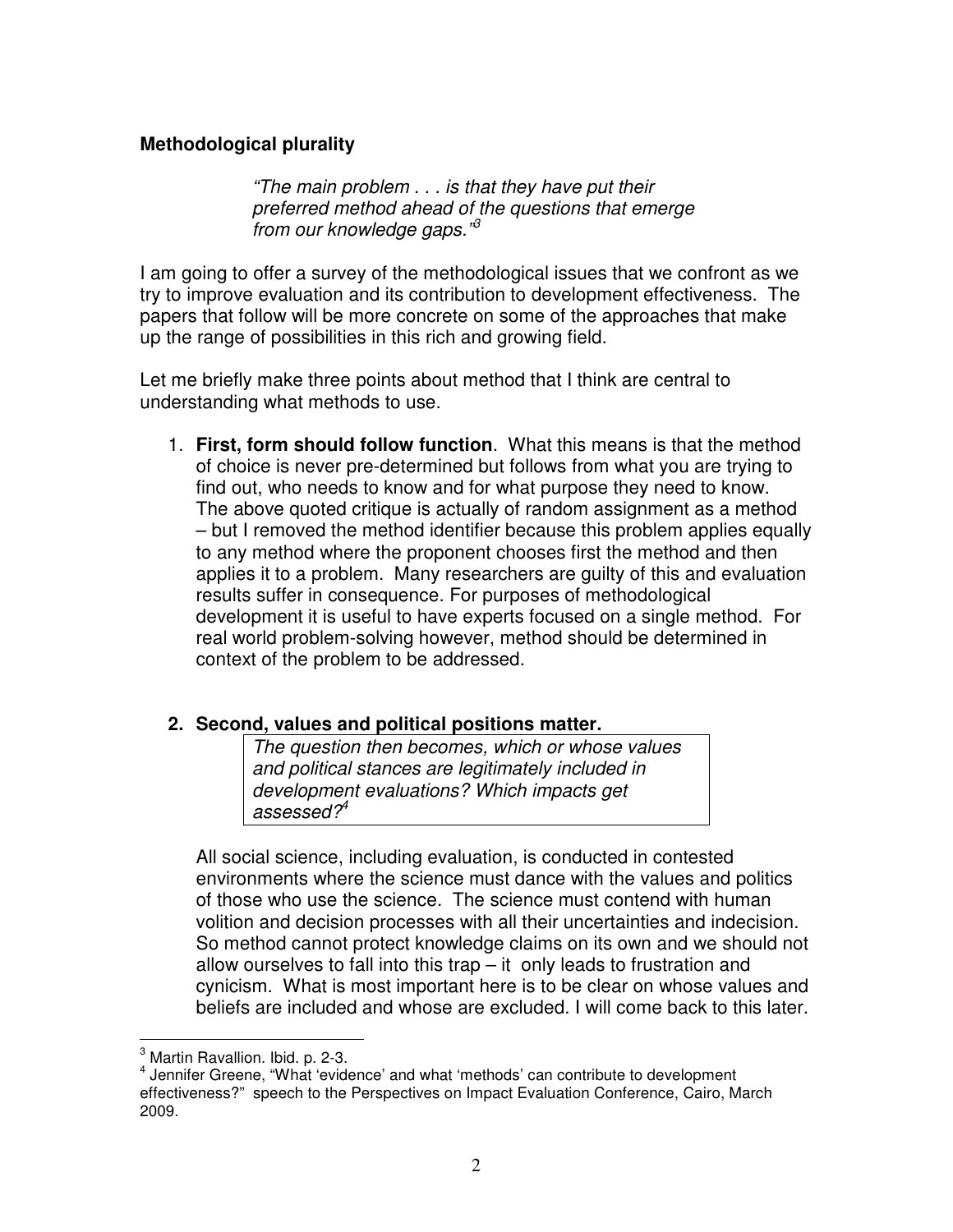In my estimation, we have the hardest-to-do science of them all! We do our science under conditions that physical scientists find intolerable. We face particular problems and must deal with local conditions that limit generalizations and theory building – problems that are different from those faced by the easier-to-do sciences. (p. 18) $5$ 

#### 3. **Third, Qualitative vs quantitative is a data question, not a methods question.**

This is an important distinction. We often hear debates about the use of qualitative versus quantitative as if this were a methods issue. In reality most methods will make use of both qualitative and quantitative data. In the four standard social scientific approaches – experimental, statistical, case study and ethnographic – both types of data are used. Some will have more emphasis on one data type over another, but method itself does not limit data to only quantitative or qualitative.

Dani Rodrik describes the new mindsets emerging from these considerations as a shift from a traditional approach to policy framing to a new policy mindset: $6$ 

| <b>Traditional Policy Framing</b>                             | <b>New Policy Mindset</b>                        |
|---------------------------------------------------------------|--------------------------------------------------|
| • Presumptive                                                 | Diagnostic<br>$\blacksquare$                     |
| • Long list of reforms                                        | Experimentation with lots of<br>$\blacksquare$ . |
|                                                               | Monitoring & Evaluation                          |
| • Complementarity among                                       | • Selective, narrowly targeted                   |
| reforms                                                       | reforms                                          |
| Best practices, rules of thumb<br>$\blacksquare$              | Policy innovations                               |
| Straight mapping from policies<br>$\mathcal{L}(\mathbf{R})$ . | Experimentalist: innovation<br>$\blacksquare$    |
| to outcomes: testing innovations                              | through implementation                           |

Source: Dani Rodrik,

Building this shift calls for changes in how we think about methods for measuring development results. To get to this we need to **rethink** evaluation for development to shift our focus and priority away from the project or program and its funding to development effects on the ground. The political agenda has already moved here with the Paris Declaration. Practice, not only but especially in evaluation, is lagging. We need to **reshape** evaluation to take the local setting not the project or program as its unit of analysis. And we need to **reform**

 5 David Berliner, 2002, quoted in Jennifer Greene: Speech to the Perspectives on Impact Evaluation Conference, Cairo, March 2009, page 4.

<sup>&</sup>lt;sup>6</sup> Dani Rodrik, The New Development Economics: We shall experiment, but how shall we learn? Paper for the Brookings Development Conference, May 29-30, 2008.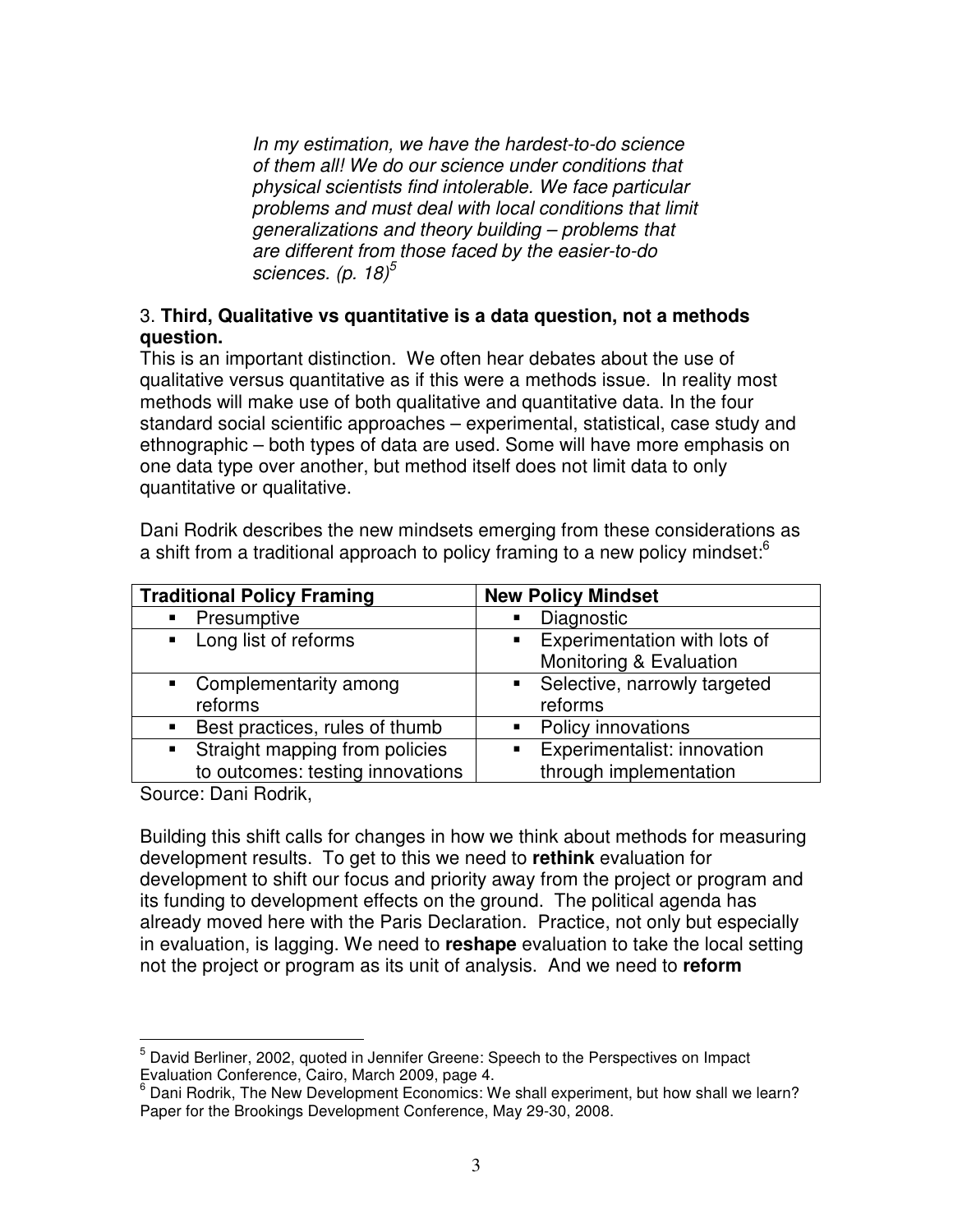evaluation practice to directly address the asymmetries and inequities in North-South dialogue.<sup>7</sup>

This has methodological implications not only value implications. I have alluded to the value implications already. Let me elaborate the methodological implications because these are the main focus for this discussion. I will elaborate them around the agenda of **rethinking, reshaping** and **reforming** development evaluation proposed above. I hope that discussion will elicit some thinking on what you can do as evaluators and what commissioning and funding agencies (be they national governments or international donors) can do to take on this agenda.

# **1. Rethink:**

"No method is sufficient to provide conclusive proof"<sup>8</sup>

Evaluation emerges from a tradition of examining discrete interventions – projects, change in academic method or medicine, and so on. Increasingly what we are concerned about in development is system change. This suggests we have to stop thinking about development as an intervention and think of it as a process where constant adjustment and experimentation is the norm. Evaluation must then find ways to be a useful tool in that more emergent process.

Rethinking development evaluation methods is defined by 3 key elements

- 1. Purpose of evaluation
- 2. Rigour: Evaluating evaluation (evaluation can be a negative)
- 3. Systems Orientation.

**Purpose:** Evaluation is most useful when it is built around the needs of the user, not the needs of the donor. We should go back to first principles about why development is initiated: development activities are meant to improve conditions in a community or in a society. It is therefore most important to think about the success, not in project terms, but in how change happens in society. Evaluation should be used to improve development not only to account for the expenditure of development funds. A use focus is essential.

**Rigour:** Any method can be more or less rigorously applied. This seems self evident but is often in dispute. As Ernest House points out in his recent article in the American Journal of Evaluation<sup>9</sup> many evaluations are poorly done, including

 $\overline{a}$  $<sup>7</sup>$  Here I am drawing heavily on a collaborative paper, prepared by David Bonbright, Fred Carden,</sup> Sarah Earl, Sanjeev Khagram, Nancy MacPherson, Zenda Ofir and Patricia Rogers: "Impact Evaluation for Improving Development (IE4ID)". It was first presented to the Impact Evaluation Conference in Cairo in March 2009. A short version is available at: http://www.idrc.ca/en/ev-142698-201-1-DO\_TOPIC.html. The full paper will be published in 2010.

<sup>&</sup>lt;sup>8</sup> Ernest R. House. Blowback: Consequences of Evaluation for Evaluation. AJE, 29:4. p. 425. This is also reflective of Popper's notion of falsification as the only thing we can truly do: we can disprove, hence try alternatives, but we can never fully prove. 9

<sup>&</sup>lt;sup>9</sup> Ernest R. House. ibid. pp 416-26.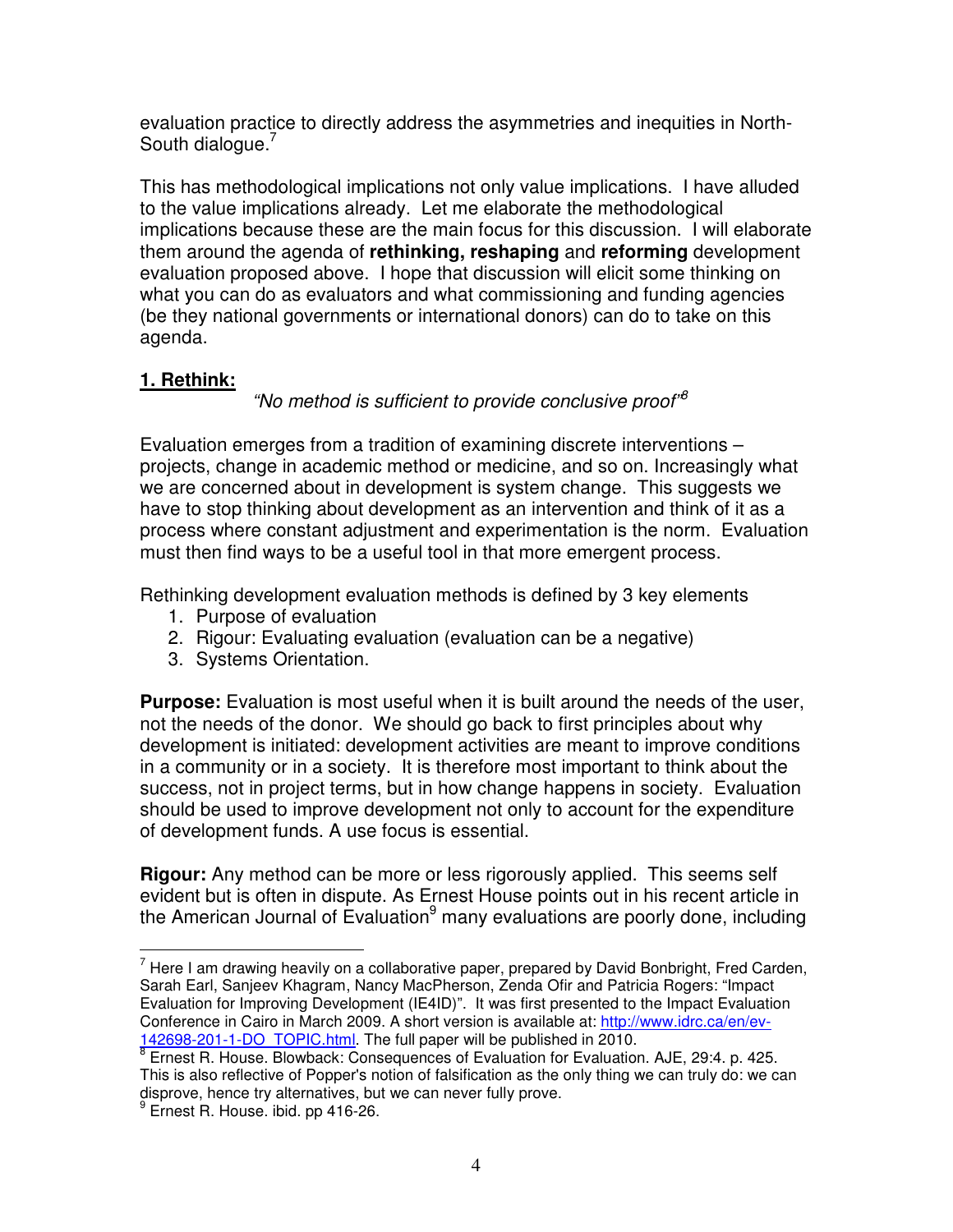many scientific randomized trials. He points to numerous examples of sponsors having too much say in studies, about poor quality data, about opportunistic analysis of that data, about manipulation in testing and about control of authorship. Further both words and numbers can be manipulated or carefully used. Neither numbers nor words are absolute. The assumption that one method is by definition better and more rigorous is a dangerous one that leads to poor evaluation and results which cannot be trusted. The issue here is that rigour applies equally to all methods that we use and each must define and watch for its own rigour. That rigour can be tested using the criteria indicated above: Data quality, Methodological application, Data analysis methods, Control of authorship; and most importantly:

#### **Comparison**

 $\overline{\phantom{a}}$ 

Rigorous comparative case analysis (which can be done with a single case study or with multiple case studies utilizing different types of rigorous methods) is the primary strategy by which causal mechanisms can be identified, examined, tested, discarded and/or refined. $10$ 

We need to shift thinking to the higher order principles such as this. Baselines and counterfactuals – which are often demanded as essential to evaluation are not a priori truths<sup>11</sup>. Rather, they are a manifestation of the higher order principle of comparison. Think about the purpose of a baseline or a counterfactual. Both are intended to give you something to compare with: in the absence of the intervention what would have happened; or at the start of the intervention, what was the condition? In both cases, we are talking about comparisons; but there is no reason to suggest that these are the only two modes of comparison that are universally valid. The core is that comparison is central. One good way of generating comparisons, especially in complicated and complex environments, is the case method. It is especially strong because it is designed to incorporate context not exclude it. The comparative case method generates the comparison and is equally valid to baselines or counterfactuals. The comparative case method may involve the use of one or multiple cases, but should always involve various types of comparisons – multiple methods and multiple comparisons is the watch word here.<sup>12</sup>

A key component of comparison is triangulation. Triangulation permits comparison across methods and across data sets. It helps to ensure data validity, construct validity, internal as well as external validity. Triangulation is

 $^{10}$  Sanjeev Khagram. n.d. paper on comparative case method. p. 1.

<sup>&</sup>lt;sup>11</sup> Fred Carden. Baselines and Counterfactuals : Artifacts, not a priori truths. Posting to RealWorldEvaluation. May 2008.

<sup>12</sup> See Khagram, s & C.J. Thomas. Forthcoming. "Towards a Platinum Standard for Evidence-Based Assessment by 2020," in Public Administration Review.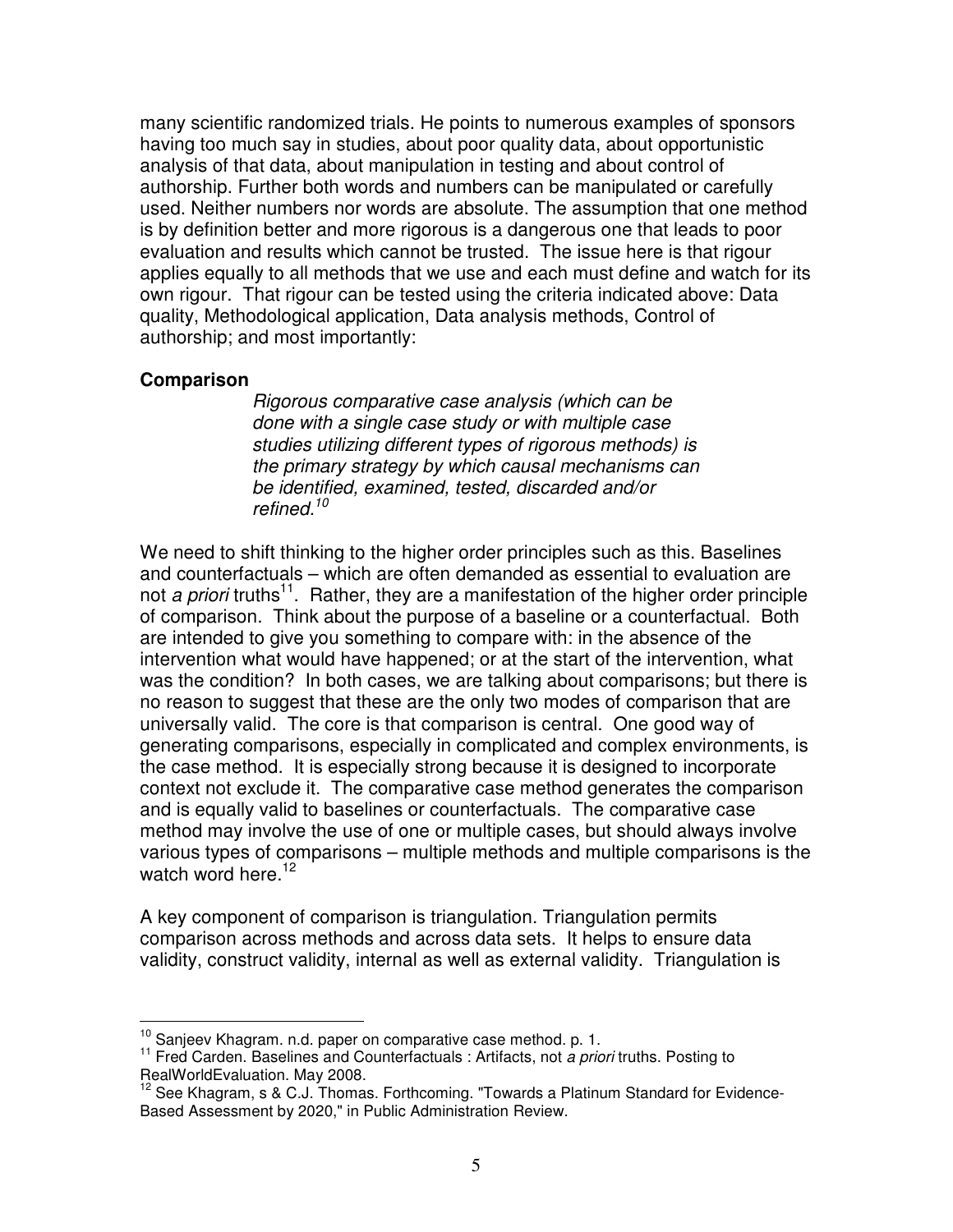important because reliance on a single data set and single method are not reliable.

## **Systems orientation:**

 "The importance of context for analysis of a phenomenon contrasts with experimental and statistical strategies that emphasize isolation of a phenomenon from its context in order to control and/or limit confounding variables"<sup>13</sup>

The final element of the rethink I want to raise here is context. Development happens in society so I argue that we have to integrate methods that embrace context and the system in which action occurs, rather than focus on methods that exclude context.

There is an essential heterogeneity in the outcomes of development interventions: not everyone responds the same way or makes the same choices in any situation (nor are their situations actually the same as noted by Pawson<sup>14</sup>): the un-observables come into play. In sum, context matters and needs to be taken into account in learning from evaluation for improvement.

# **2. Reshape**

Reshaping evaluation methods based on this rethink leads us in the following directions:

- 1. First, build a robust Monitoring & Evaluation system within which evaluations are conducted. One-off evaluations are not enough to build a learning system. One-off studies are extremely limited whatever their method. A single case, or a single random study give very limited information. Without something to compare to, one has a hard time thinking about application beyond the case already completed. A robust monitoring and evaluation system itself gives some comparative opportunity and creates the conditions for evaluative thinking.
- 2. Use evaluation, so include knowledge translation as part of evaluation. Evaluation's real value is in its use to ascertain worth and to also know how to move forward. Not all evaluators agree on this latter point. Scriven is quite clear that the evaluator has a responsibility to assess but not a responsibility to use that assessment for change. I beg to differ on this point as I see myself and other evaluators as part of social change and as part of building the democratic process. So questions about the implications of an evaluation's findings for social change are in my view

 $\overline{\phantom{a}}$  $^{13}$  Sanjeev Khagram. n.d. Notes on comparative case method. p. 1

<sup>14</sup> Pawson, Ray. 2006. Evidence-Based Policy. Sage.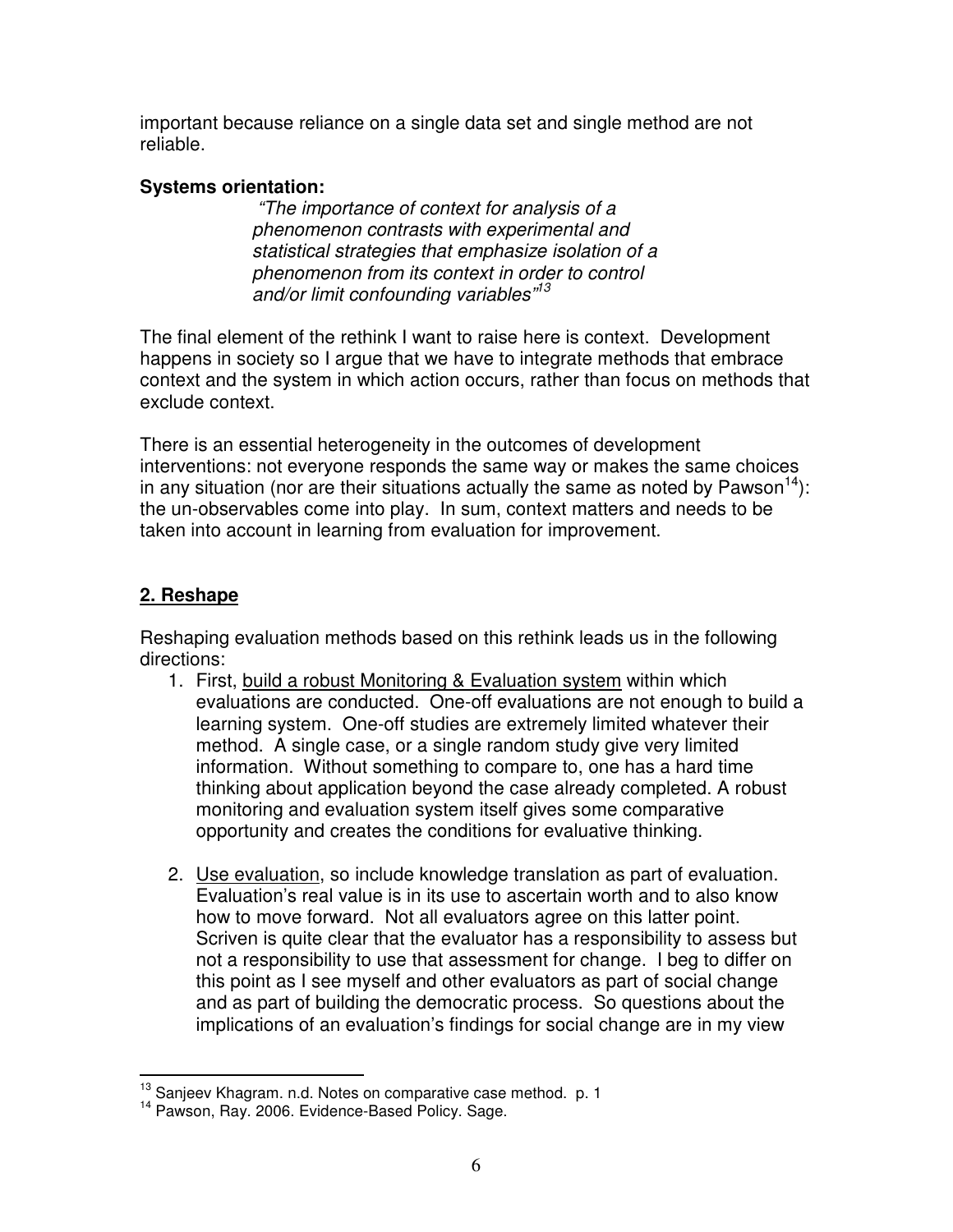important. They should be a central part of the evaluation system in any organization that is concerned with development and social change.

- 3. Articulate a theory of change. The theory of change language is much in vogue. Again, think back to the higher order principle. In this case, the principle is that we need to know what was intended and what path to change was being implemented if we are going to effectively assess what was done. Whether you call it Theory of Change, Outcome Mapping, or something else, the principle that is important is articulating what you intend to do, how you intend to get there, and doing so on an ongoing basis to take account of changes in conditions as implementation is underway. This leads to the second important aspect of a theory of change, that it is adaptive.
- 4. Take account of the intended and unintended, positive and negative consequences. Not all methods are good at identifying unintended consequences, but some methods are. These should be integrated into the assessment to ensure that unintended consequences – which can be positive or negative – are considered. Many theory-of-change based approaches are particularly good at supporting this effort.
- 5. Investigate causal mechanisms. Causal mechanisms are about more than causal attribution which is often what is sought in evaluation. Attribution allows you to say that, in general, a specific intervention causes a certain change. Causal mechanisms on the other hand, recognize context is key and that it is critical to understand the differential impacts of an intervention or a program on different groups in society, in different settings and at different times.<sup>15</sup> Causal mechanisms are intended to help understand why change happened, who was affected, in what ways and in what contexts. It is this that program implementation and policy groups need to understand and know more about. Understanding causal mechanisms helps you much more with scaling up interventions than does attribution which can only tell you that the intervention worked in general in a certain way in a certain place. Causal mechanisms also help elucidate inequalities rather than masking them, precisely because you are seeking out the differential effects on different groups in a society. In these ways you are gathering the essential information you need to adjust and apply the program in other settings.
- 6. Identify appropriate comparisons and make use of triangulation. Baselines and counterfactuals are two common approaches to comparison. Baselines allow you to compare with your starting point: what changed and how much since the start of the intervention? Counterfactuals allow you to compare with what would have been without the intervention. Both contain assumptions and it is a mistake to assume

 $\overline{a}$ <sup>15</sup> See Pawson, ibid.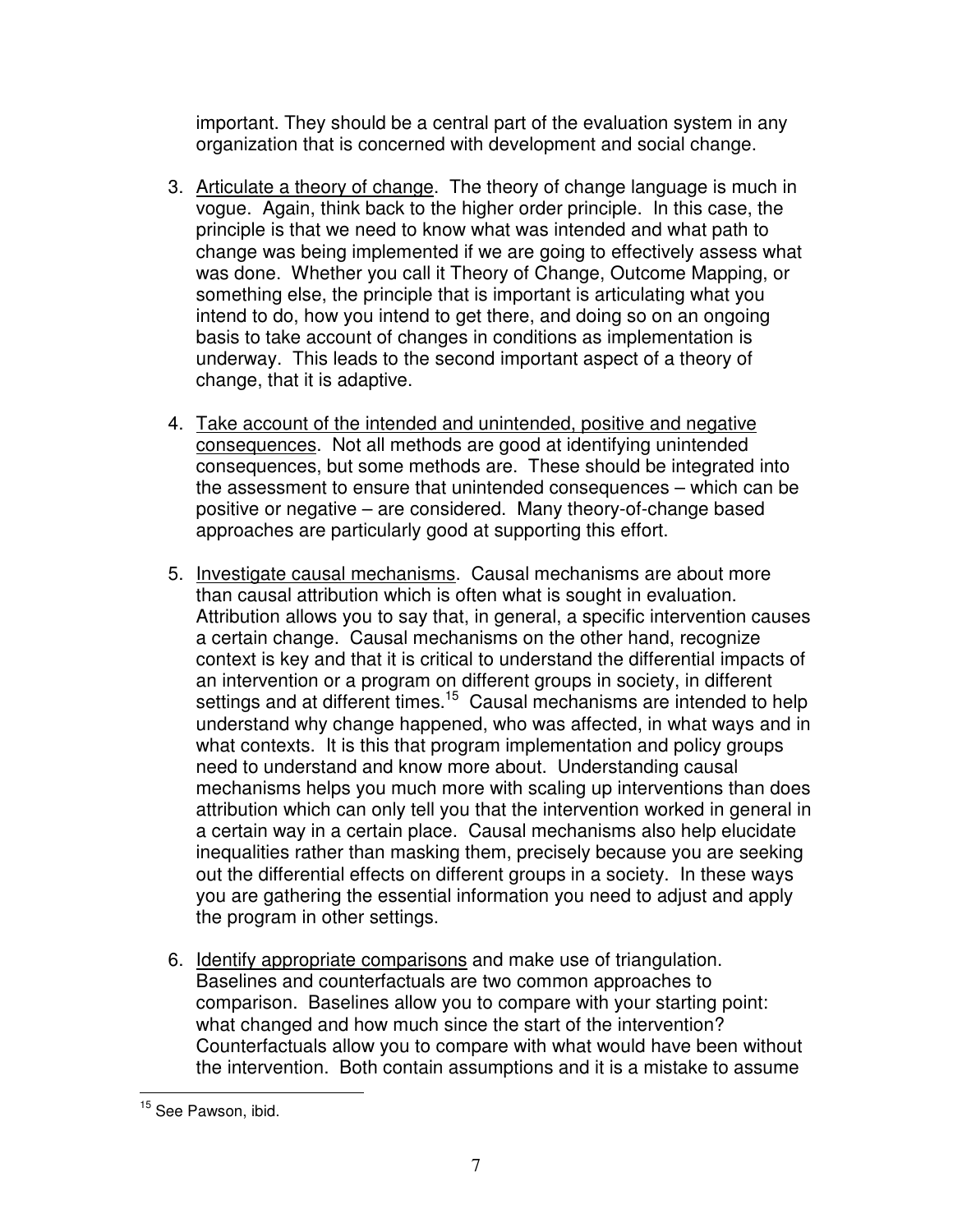they are the best or only ways to achieve comparison. They are inappropriate where:<sup>16</sup>

- a. Interventions are multi-faceted; In the uncontrolled setting of a community it is often difficult to disaggregate out the individual actions and activities that are part of the project's intervention;
- b. The ground is shifting; changes are often embedded not only in projects, programs and specific interventions, but are embedded in the fundamental structures of our systems and societies – this is often described as 'chaos' or 'turbulence' or 'complexity'; we can no longer understand and modify by simply looking at past behaviour and outcomes; rather we have to look at patterns and relationships, understand what others are doing and how the context has changed; then we have to figure out how these things affect our own decisions; this means we have to be prepared for continuous change over time, leaving a baseline largely irrelevant in many situations; and third,
- c. Human choice is not predictable; people possess the characteristic of volition and we do not adequately understand how and why people make the decisions they make; there is little evidence to suggest that people make logical decisions or even decisions that best serve their own personal interests. There is rather more evidence, as Pawson suggests, that people make choices based on the capacities they have at a given point in time, the constraints under which they are operating (which may be moral, financial, social, technical, spiritual), and usually make their decisions in consultation with others (family, co-workers, bosses, friends) – all of whom have their own capacities and operating constraints. All of this leads to decisions in contexts of contestation. <sup>17</sup> So, a counterfactual where human volition is involved is highly problematic.

### 7. Ensure Methodological Rigour

Rigour extends to all stages of the evaluation process:

- a. What do we want to know: Method selection and design
- b. What do we need to collect: Data quality
- c. What do we conclude from the data: Data analysis
- d. How do we know: The issue is comparative and triangulation not Baselines and counterfactuals
- 8. Reshape accountability to focus first and foremost on the intended beneficiaries.

There is an increasing understanding of the importance of accountability to the beneficiaries a program. Increasingly it is recognized to be at least

 $\overline{1}$ <sup>16</sup> Fred Carden. Baselines and Counterfactuals : Artifacts, not a priori truths. Posting to RealWorldEvaluation. May 2008.

Ray Pawson. Ibid.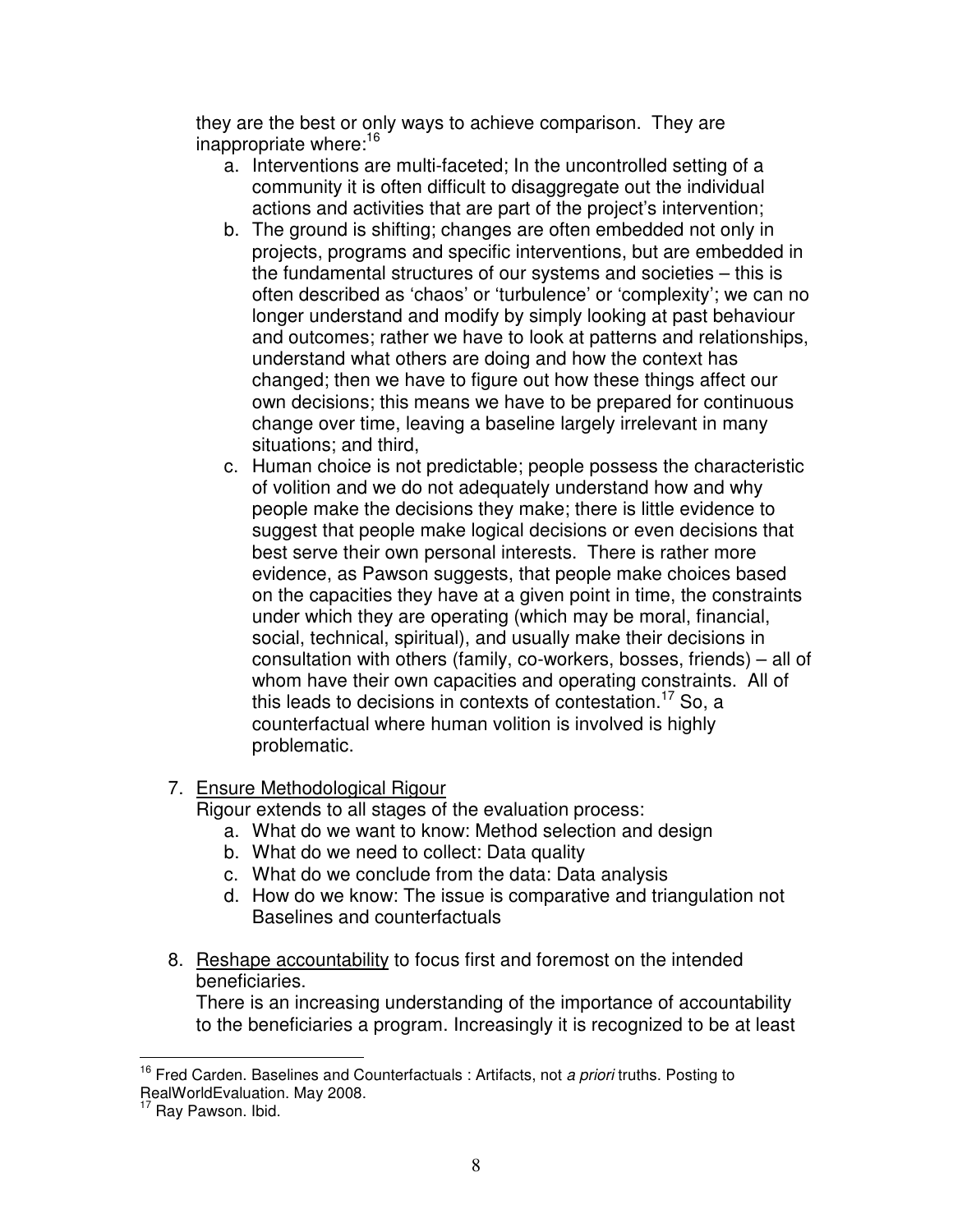as important as accountability to the decision makers and funders of an initiative. Knowing if an initiative is making a difference on the ground is what we are really accountable for. Clearly the appropriate controls on spending are important, but if in the end we are doing the wrong thing to meet our goals in the fight against poverty, then it is unimportant that we are doing it well. We must be accountable to beneficiaries and ensure their voices are heard.

### **3. Reform:**

 In a truly experimental approach to development (and here I mean experiment as an approach, not the experimental method), monitoring & evaluation play a key role: if you innovate as you go you need good systems to know how things are evolving so you can adjust and modify on an ongoing basis and still maintain a flow of data about progress.

In particular, methods should:

- 1. Address asymmetries in evaluation
- Methods should address the specificities not only the generalities to avoid exacerbating inequalities
- Methods should seek causal mechanisms as they pertain to different groups and the contexts in which they operate
- Methods should ensure they address the use needs of the purported beneficiaries of a program, not only the use needs of the funding agent (be that an external agency or a government agency)
- 2. Strengthen evaluation systems and architecture
- Methods should be applied within an evaluation system that addresses inequalities, considers the system in which an intervention is evaluated and builds appropriate linkages both within levels of a system and across systems.
- The evaluation architecture should include both evaluation and evaluative thinking
- 3. Be appropriately resourced
- Evaluation takes resources. Too often these are not provided or siphoned of to 'more important' needs of programs. M&E are not fully integrated as useful and relevant but continue to be seen as a burden. It is up to evaluators to change that perception.
- 4. Adopt a range of reporting techniques to enhance use
- It is insufficient to focus on method. Use is paramount and so the study should be considered from the point of view of communication of findings, adaptation of findings to different users and should include sufficient follow-up resources to give every opportunity for use.